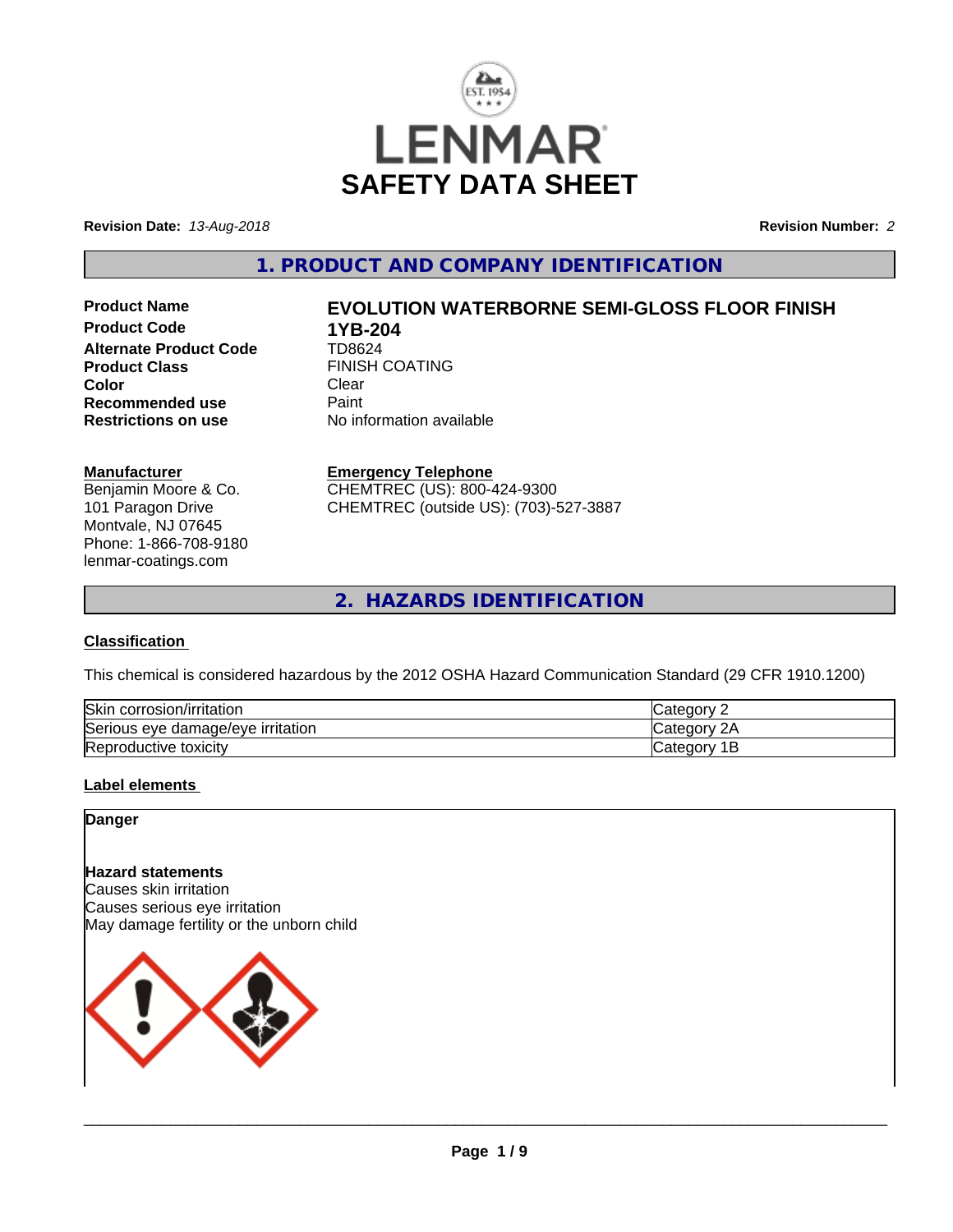**Appearance** liquid **Odor 11** and **Odor 11** and **Odor 11** and **Odor 11** and **Odor Odor** 11 and **Odor** 11 and **Odor** 11 and **Odor** 11 and **Odor** 11 and **Odor** 11 and **Odor** 11 and **Odor** 11 and 2012

#### **Precautionary Statements - Prevention**

Obtain special instructions before use Do not handle until all safety precautions have been read and understood Use personal protective equipment as required Wash face, hands and any exposed skin thoroughly after handling Wear eye/face protection

#### **Precautionary Statements - Response**

IF exposed or concerned: Get medical advice/attention **Eyes** IF IN EYES: Rinse cautiously with water for several minutes. Remove contact lenses, if present and easy to do. Continue rinsing If eye irritation persists: Get medical advice/attention **Skin** IF ON SKIN: Wash with plenty of soap and water If skin irritation occurs: Get medical advice/attention

\_\_\_\_\_\_\_\_\_\_\_\_\_\_\_\_\_\_\_\_\_\_\_\_\_\_\_\_\_\_\_\_\_\_\_\_\_\_\_\_\_\_\_\_\_\_\_\_\_\_\_\_\_\_\_\_\_\_\_\_\_\_\_\_\_\_\_\_\_\_\_\_\_\_\_\_\_\_\_\_\_\_\_\_\_\_\_\_\_\_\_\_\_

Take off contaminated clothing and wash before reuse

#### **Precautionary Statements - Storage**

Store locked up

#### **Precautionary Statements - Disposal**

Dispose of contents/container to an approved waste disposal plant

#### **Hazards not otherwise classified (HNOC)**

Not applicable

#### **Other information**

No information available

#### **Other hazards**

 **IMPORTANT:** Designed to be mixed with other components. Mixture will have hazards of all components. Before opening packages, read all warning labels. Follow all precautions.

 **CAUTION:** All floor coatings may become slippery when wet. Where non-skid characteristics are desired, use an appropriate anti-slip aggregate.

## **3. COMPOSITION INFORMATION ON COMPONENTS**

| <b>Chemical name</b>                | CAS No.             | Weight-% |
|-------------------------------------|---------------------|----------|
| 1-Methyl-2-pyrrolidinone            | 872-50-4            | ັບ       |
| Dipropylene glycol monomethyl ether | 34590-94-8          |          |
| Triethylamine                       | $1 - 44 - 8$<br>121 |          |

## **4. FIRST AID MEASURES**

| <b>General Advice</b> | No hazards which require special first aid measures.                        |
|-----------------------|-----------------------------------------------------------------------------|
| <b>Eye Contact</b>    | Rinse thoroughly with plenty of water for at least 15 minutes and consult a |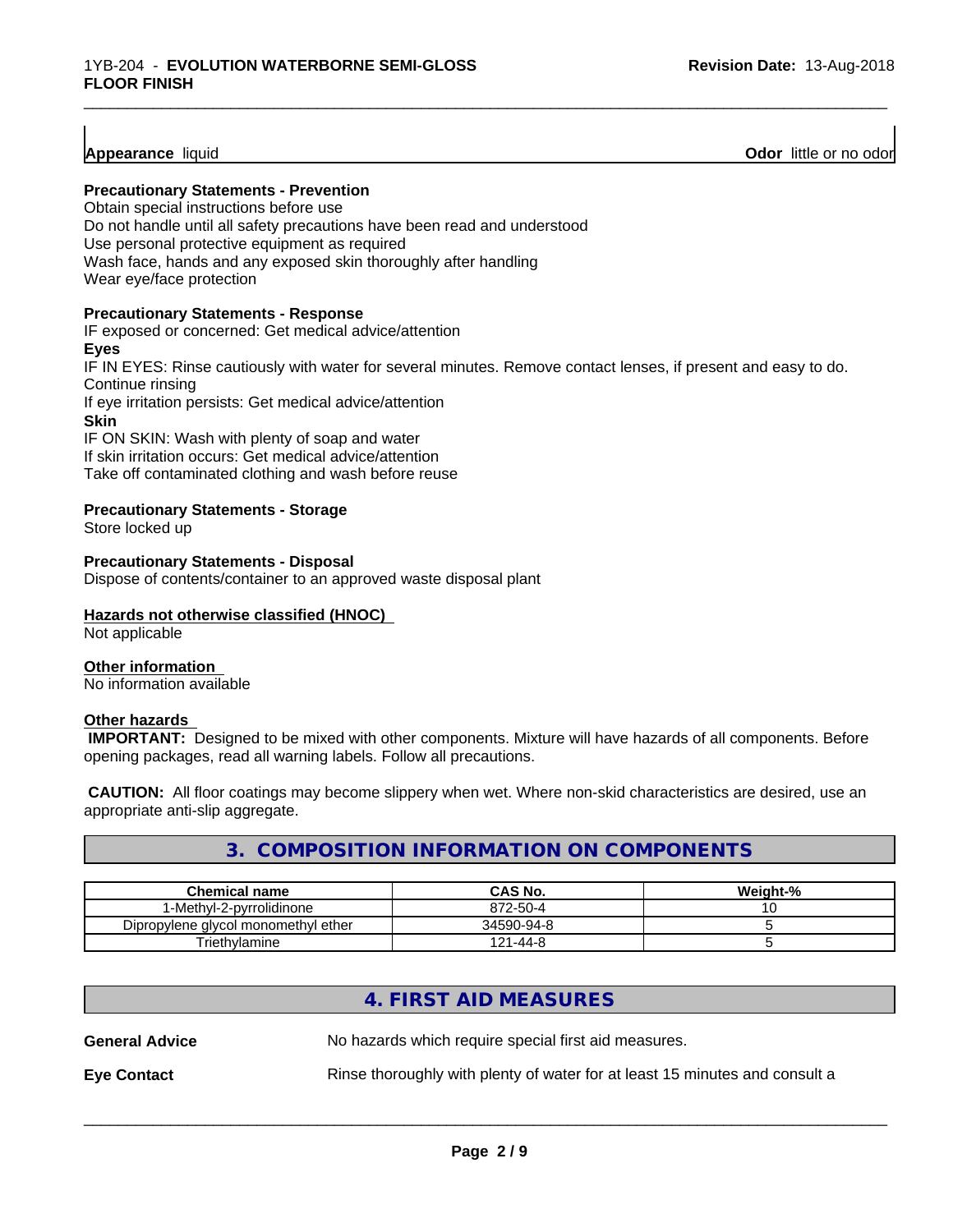|                                                                                                   |                                                               | physician.                                                                                                                                   |                                                                                  |                                                                                                            |
|---------------------------------------------------------------------------------------------------|---------------------------------------------------------------|----------------------------------------------------------------------------------------------------------------------------------------------|----------------------------------------------------------------------------------|------------------------------------------------------------------------------------------------------------|
| <b>Skin Contact</b>                                                                               |                                                               | Wash off immediately with soap and plenty of water while removing all<br>contaminated clothes and shoes.                                     |                                                                                  |                                                                                                            |
| <b>Inhalation</b>                                                                                 |                                                               |                                                                                                                                              | Move to fresh air. If symptoms persist, call a physician.                        |                                                                                                            |
| Ingestion                                                                                         |                                                               | if necessary.                                                                                                                                | Clean mouth with water and afterwards drink plenty of water. Consult a physician |                                                                                                            |
| <b>Most Important</b>                                                                             | <b>Symptoms/Effects</b>                                       | None known.                                                                                                                                  |                                                                                  |                                                                                                            |
|                                                                                                   | <b>Notes To Physician</b>                                     | Treat symptomatically.                                                                                                                       |                                                                                  |                                                                                                            |
|                                                                                                   |                                                               |                                                                                                                                              | 5. FIRE-FIGHTING MEASURES                                                        |                                                                                                            |
|                                                                                                   | <b>Suitable Extinguishing Media</b>                           |                                                                                                                                              |                                                                                  | Use extinguishing measures that are appropriate to local<br>circumstances and the surrounding environment. |
| <b>Protective Equipment And Precautions For</b><br><b>Firefighters</b>                            |                                                               | As in any fire, wear self-contained breathing apparatus<br>pressure-demand, MSHA/NIOSH (approved or equivalent)<br>and full protective gear. |                                                                                  |                                                                                                            |
| <b>Specific Hazards Arising From The Chemical</b>                                                 |                                                               | Closed containers may rupture if exposed to fire or<br>extreme heat.                                                                         |                                                                                  |                                                                                                            |
|                                                                                                   | <b>Sensitivity To Mechanical Impact</b>                       |                                                                                                                                              | No                                                                               |                                                                                                            |
|                                                                                                   | <b>Sensitivity To Static Discharge</b>                        |                                                                                                                                              | No                                                                               |                                                                                                            |
| <b>Flash Point Data</b><br><b>Method</b>                                                          | Flash Point (°F)<br>Flash Point (°C)                          |                                                                                                                                              | Not applicable<br>Not applicable<br>Not applicable                               |                                                                                                            |
|                                                                                                   | <b>Flammability Limits In Air</b>                             |                                                                                                                                              |                                                                                  |                                                                                                            |
|                                                                                                   | Lower flammability limit:<br><b>Upper flammability limit:</b> |                                                                                                                                              | Not applicable<br>Not applicable                                                 |                                                                                                            |
| <b>NFPA</b>                                                                                       | Health: 1                                                     | Flammability: 0                                                                                                                              | Instability: 0                                                                   | <b>Special: Not Applicable</b>                                                                             |
| <b>NFPA Legend</b><br>0 - Not Hazardous<br>1 - Slightly<br>2 - Moderate<br>3 - High<br>4 - Severe |                                                               |                                                                                                                                              |                                                                                  |                                                                                                            |

*The ratings assigned are only suggested ratings, the contractor/employer has ultimate responsibilities for NFPA ratings where this system is used.*

*Additional information regarding the NFPA rating system is available from the National Fire Protection Agency (NFPA) at www.nfpa.org.*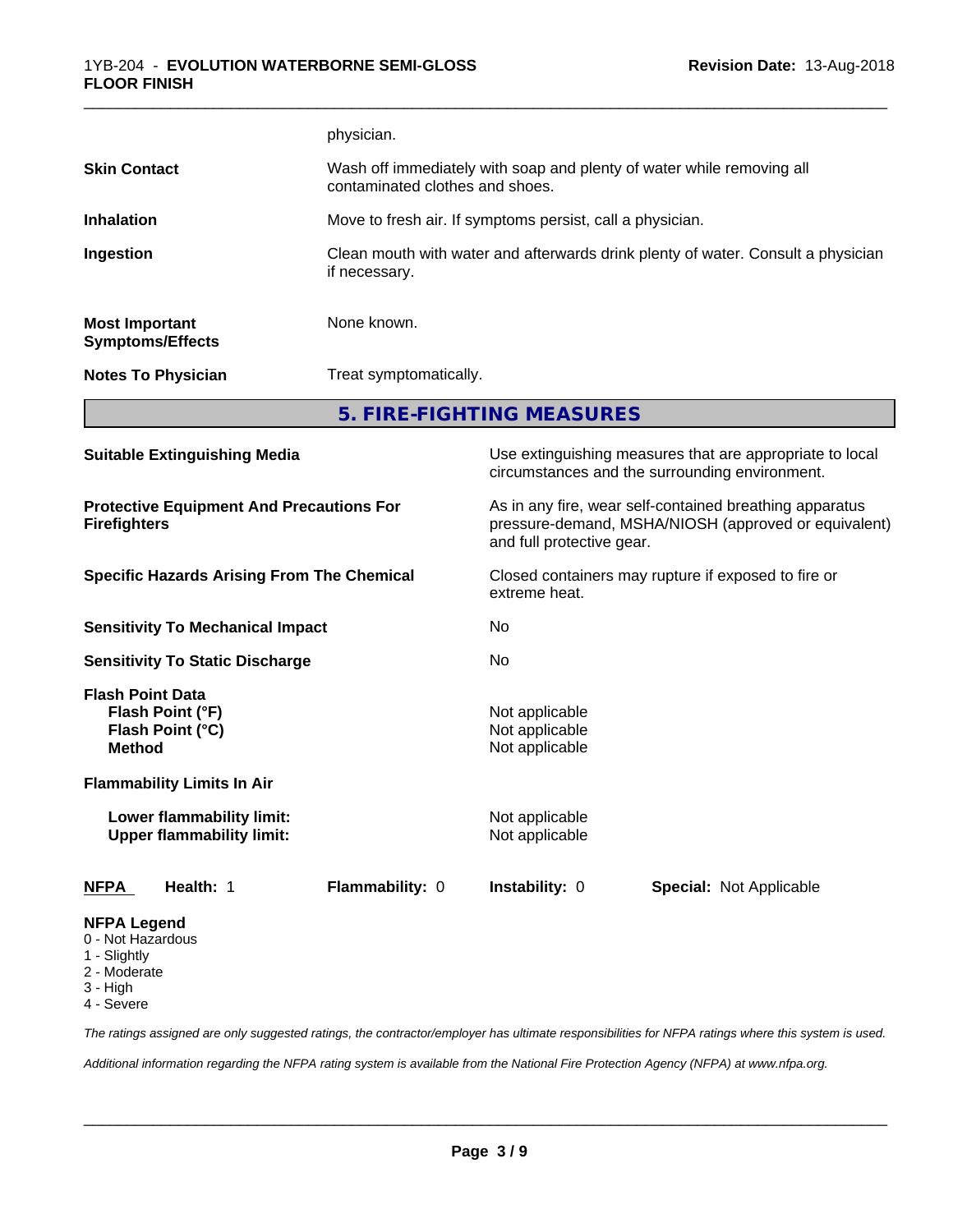|                                  | 6. ACCIDENTAL RELEASE MEASURES                                                                                                                                                   |
|----------------------------------|----------------------------------------------------------------------------------------------------------------------------------------------------------------------------------|
| <b>Personal Precautions</b>      | Avoid contact with skin, eyes and clothing. Ensure adequate ventilation.                                                                                                         |
| <b>Other Information</b>         | Prevent further leakage or spillage if safe to do so.                                                                                                                            |
| <b>Environmental precautions</b> | See Section 12 for additional Ecological Information.                                                                                                                            |
| <b>Methods for Cleaning Up</b>   | Soak up with inert absorbent material. Sweep up and shovel into suitable<br>containers for disposal.                                                                             |
|                                  | 7. HANDLING AND STORAGE                                                                                                                                                          |
| <b>Handling</b>                  | Avoid contact with skin, eyes and clothing. Avoid breathing vapors, spray mists or<br>sanding dust. In case of insufficient ventilation, wear suitable respiratory<br>equipment. |
| <b>Storage</b>                   | Keep container tightly closed. Keep out of the reach of children.                                                                                                                |
| <b>Incompatible Materials</b>    | No information available                                                                                                                                                         |
|                                  |                                                                                                                                                                                  |

**8. EXPOSURE CONTROLS/PERSONAL PROTECTION**

#### **Exposure Limits**

| <b>Chemical name</b>                | <b>ACGIH TLV</b> | <b>OSHA PEL</b>                   |
|-------------------------------------|------------------|-----------------------------------|
| Dipropylene glycol monomethyl ether | 100 ppm - TWA    | 100 ppm $-$ TWA                   |
|                                     | 150 ppm - STEL   | $600 \text{ mg/m}^3$ - TWA        |
|                                     | <b>Skin</b>      | prevent or reduce skin absorption |
| Triethylamine                       | 0.5 ppm - TWA    | 25 ppm - TWA                      |
|                                     | 1 ppm - STEL     | 100 mg/m $3$ - TWA                |
|                                     | Skin             |                                   |

#### **Legend**

ACGIH - American Conference of Governmental Industrial Hygienists Exposure Limits OSHA - Occupational Safety & Health Administration Exposure Limits N/E - Not Established

| <b>Engineering Measures</b>          | Ensure adequate ventilation, especially in confined areas.                                                                          |  |
|--------------------------------------|-------------------------------------------------------------------------------------------------------------------------------------|--|
| <b>Personal Protective Equipment</b> |                                                                                                                                     |  |
| <b>Eye/Face Protection</b>           | Safety glasses with side-shields.                                                                                                   |  |
| <b>Skin Protection</b>               | Protective gloves and impervious clothing.                                                                                          |  |
| <b>Respiratory Protection</b>        | In case of insufficient ventilation wear suitable respiratory equipment.                                                            |  |
| <b>Hygiene Measures</b>              | Avoid contact with skin, eyes and clothing. Remove and wash contaminated<br>clothing before re-use. Wash thoroughly after handling. |  |

## **9. PHYSICAL AND CHEMICAL PROPERTIES**

**Appearance** liquid **Odor** liquid little of limitation in the little of little of little of little of little of little of little of little of little of little of little of little of little of little of little of little of

little or no odor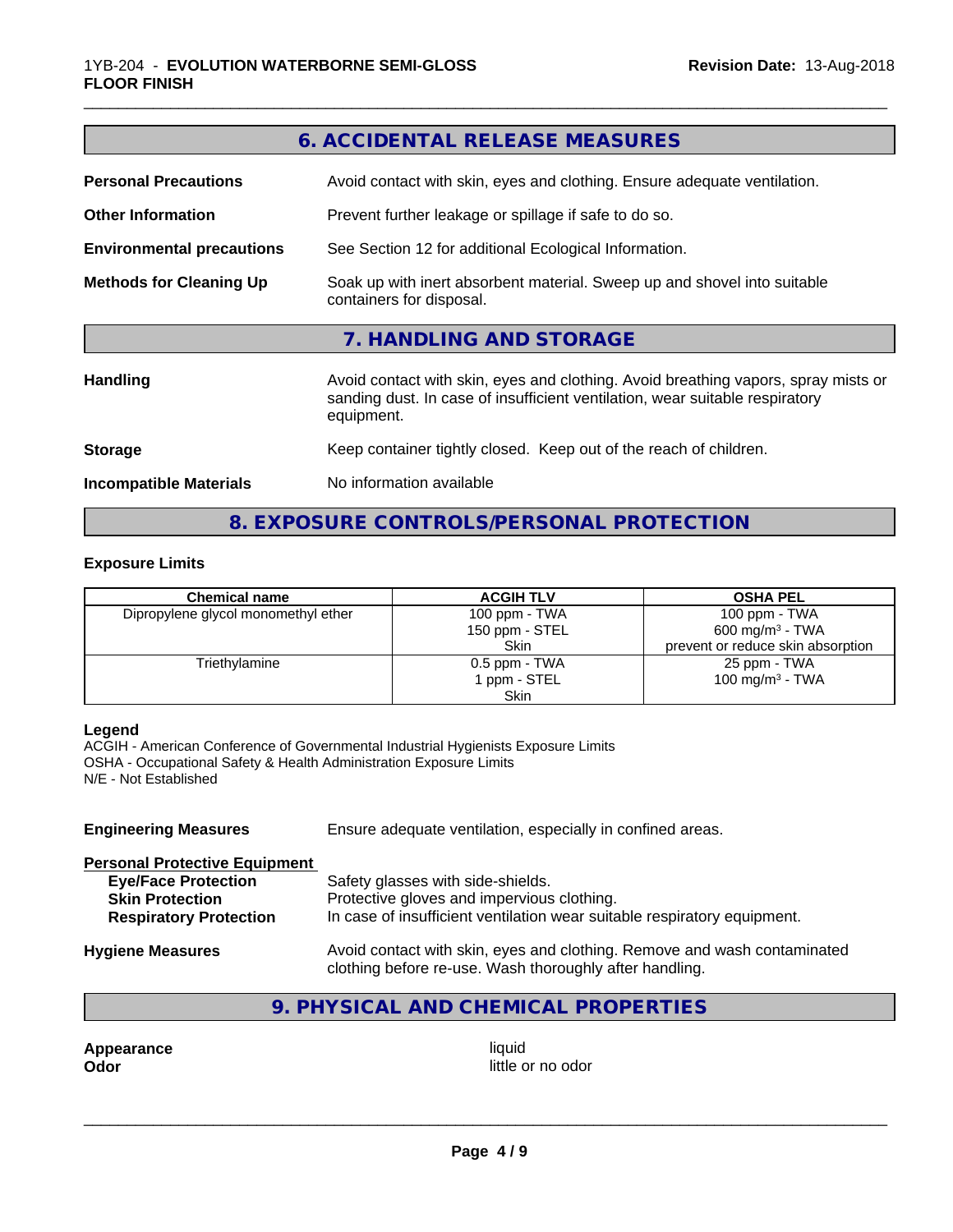| <b>Odor Threshold</b>                | No information available |
|--------------------------------------|--------------------------|
| Density (Ibs/gal)                    | $8.4 - 8.8$              |
| <b>Specific Gravity</b>              | $1.01 - 1.05$            |
| рH                                   | No information available |
| <b>Viscosity (cps)</b>               | No information available |
| Solubility(ies)                      | No information available |
| <b>Water solubility</b>              | No information available |
| <b>Evaporation Rate</b>              | No information available |
| Vapor pressure @20 °C (kPa)          | No information available |
| <b>Vapor density</b>                 | No information available |
| Wt. % Solids                         | $25 - 35$                |
| Vol. % Solids                        | $25 - 35$                |
| Wt. % Volatiles                      | $65 - 75$                |
| Vol. % Volatiles                     | $65 - 75$                |
| <b>VOC Regulatory Limit (g/L)</b>    | < 275                    |
| <b>Boiling Point (°F)</b>            | 212                      |
| <b>Boiling Point (°C)</b>            | 100                      |
| <b>Freezing Point (°F)</b>           | 32                       |
| <b>Freezing Point (°C)</b>           | 0                        |
| Flash Point (°F)                     | Not applicable           |
| Flash Point (°C)                     | Not applicable           |
| <b>Method</b>                        | Not applicable           |
| <b>Flammability (solid, gas)</b>     | Not applicable           |
| <b>Upper flammability limit:</b>     | Not applicable           |
| Lower flammability limit:            | Not applicable           |
| <b>Autoignition Temperature (°F)</b> | No information available |
| <b>Autoignition Temperature (°C)</b> | No information available |
| Decomposition Temperature (°F)       | No information available |
| Decomposition Temperature (°C)       | No information available |
| <b>Partition coefficient</b>         | No information available |

\_\_\_\_\_\_\_\_\_\_\_\_\_\_\_\_\_\_\_\_\_\_\_\_\_\_\_\_\_\_\_\_\_\_\_\_\_\_\_\_\_\_\_\_\_\_\_\_\_\_\_\_\_\_\_\_\_\_\_\_\_\_\_\_\_\_\_\_\_\_\_\_\_\_\_\_\_\_\_\_\_\_\_\_\_\_\_\_\_\_\_\_\_

## **10. STABILITY AND REACTIVITY**

| <b>Reactivity</b>                         | Not Applicable                           |
|-------------------------------------------|------------------------------------------|
| <b>Chemical Stability</b>                 | Stable under normal conditions.          |
| <b>Conditions to avoid</b>                | Prevent from freezing.                   |
| <b>Incompatible Materials</b>             | No materials to be especially mentioned. |
| <b>Hazardous Decomposition Products</b>   | None under normal use.                   |
| <b>Possibility of hazardous reactions</b> | None under normal conditions of use.     |

## **11. TOXICOLOGICAL INFORMATION**

**Product Information**

#### **Information on likely routes of exposure**

**Principal Routes of Exposure** Eye contact, skin contact and inhalation.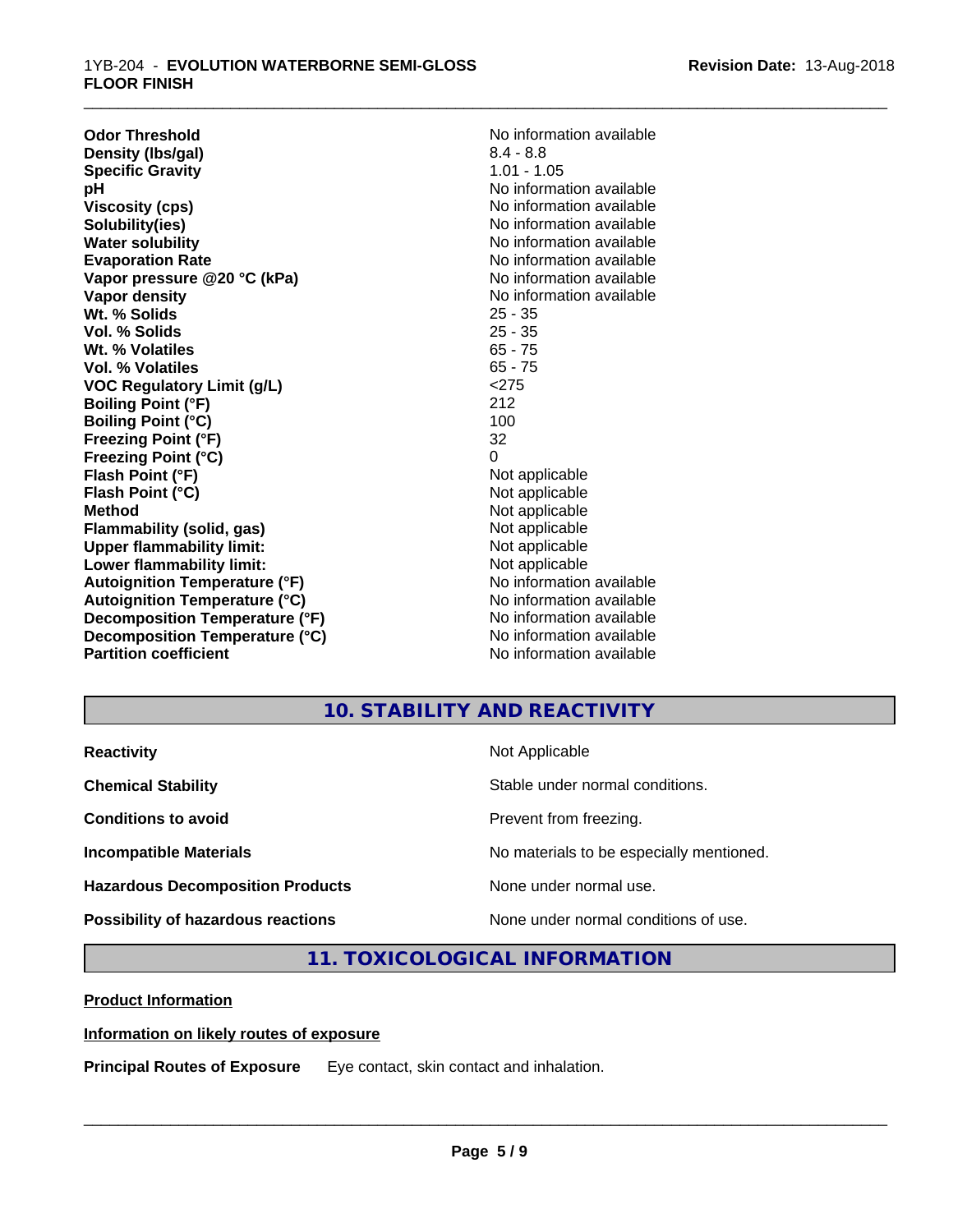| <b>Acute Toxicity</b>           |                                                                                                                 |
|---------------------------------|-----------------------------------------------------------------------------------------------------------------|
| <b>Product Information</b>      | No information available                                                                                        |
|                                 | Symptoms related to the physical, chemical and toxicological characteristics                                    |
| <b>Symptoms</b>                 | No information available                                                                                        |
|                                 | Delayed and immediate effects as well as chronic effects from short and long-term exposure                      |
| Eye contact                     | May cause slight irritation.                                                                                    |
| <b>Skin contact</b>             | Substance may cause slight skin irritation. Prolonged or repeated contact may dry<br>skin and cause irritation. |
| <b>Inhalation</b>               | May cause irritation of respiratory tract.                                                                      |
| Ingestion                       | Ingestion may cause gastrointestinal irritation, nausea, vomiting and diarrhea.                                 |
| <b>Sensitization</b>            | No information available                                                                                        |
| <b>Neurological Effects</b>     | No information available.                                                                                       |
| <b>Mutagenic Effects</b>        | No information available.                                                                                       |
| <b>Reproductive Effects</b>     | May damage fertility or the unborn child.                                                                       |
| <b>Developmental Effects</b>    | No information available.                                                                                       |
| <b>Target organ effects</b>     | No information available.                                                                                       |
| <b>STOT - single exposure</b>   | No information available.                                                                                       |
| <b>STOT - repeated exposure</b> | No information available.                                                                                       |
| Other adverse effects           | No information available.                                                                                       |
| <b>Aspiration Hazard</b>        | No information available                                                                                        |

#### **Numerical measures of toxicity**

**The following values are calculated based on chapter 3.1 of the GHS document**

| ATEmix (oral)                    | 14914 mg/kg |
|----------------------------------|-------------|
| <b>ATEmix (dermal)</b>           | 33294 mg/kg |
| ATEmix (inhalation-dust/mist)    | 30.1 ma/L   |
| <b>ATEmix (inhalation-vapor)</b> | 254.5 mg/L  |

#### **Component Information**

1-Methyl-2-pyrrolidinone LD50 Oral: 3598 mg/kg (Rat) LD50 Dermal: 2000 mg/kg (Rabbit) Dipropylene glycol monomethyl ether LD50 Oral: 5400 µL/kg (Rat) LD50 Dermal: 10 mL/kg (Rabbit) **Triethylamine** LD50 Oral: 460 mg/kg (Rat) LD50 Dermal: 570 µg/L (Rabbit)

#### **Carcinogenicity**

*The information below indicateswhether each agency has listed any ingredient as a carcinogen:.*

## **12. ECOLOGICAL INFORMATION**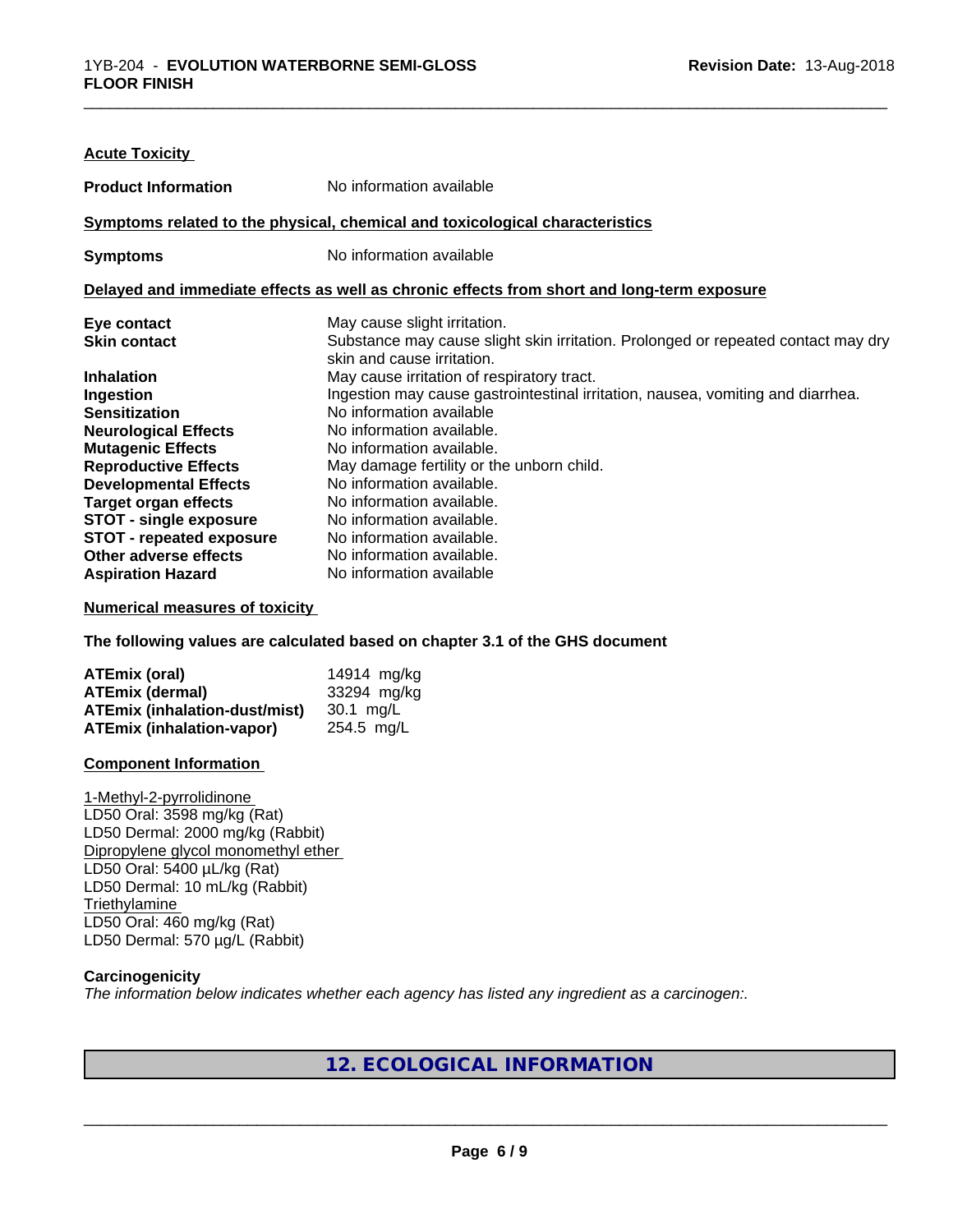\_\_\_\_\_\_\_\_\_\_\_\_\_\_\_\_\_\_\_\_\_\_\_\_\_\_\_\_\_\_\_\_\_\_\_\_\_\_\_\_\_\_\_\_\_\_\_\_\_\_\_\_\_\_\_\_\_\_\_\_\_\_\_\_\_\_\_\_\_\_\_\_\_\_\_\_\_\_\_\_\_\_\_\_\_\_\_\_\_\_\_\_\_

## **Ecotoxicity Effects**

The environmental impact of this product has not been fully investigated.

#### **Product Information**

#### **Acute Toxicity to Fish**

No information available

#### **Acute Toxicity to Aquatic Invertebrates**

No information available

#### **Acute Toxicity to Aquatic Plants**

No information available

#### **Persistence / Degradability**

No information available.

#### **Bioaccumulation**

There is no data for this product.

#### **Mobility in Environmental Media**

No information available.

#### **Ozone**

No information available

#### **Component Information**

#### **Acute Toxicity to Fish**

No information available

#### **Acute Toxicity to Aquatic Invertebrates**

No information available

#### **Acute Toxicity to Aquatic Plants**

No information available

|                              | 13. DISPOSAL CONSIDERATIONS                                                                                                                                                                                               |
|------------------------------|---------------------------------------------------------------------------------------------------------------------------------------------------------------------------------------------------------------------------|
| <b>Waste Disposal Method</b> | Dispose of in accordance with federal, state, and local regulations. Local<br>requirements may vary, consult your sanitation department or state-designated<br>environmental protection agency for more disposal options. |
|                              | 14. TRANSPORT INFORMATION                                                                                                                                                                                                 |
| <b>DOT</b>                   | Not regulated                                                                                                                                                                                                             |
| <b>ICAO / IATA</b>           | Not regulated                                                                                                                                                                                                             |
|                              |                                                                                                                                                                                                                           |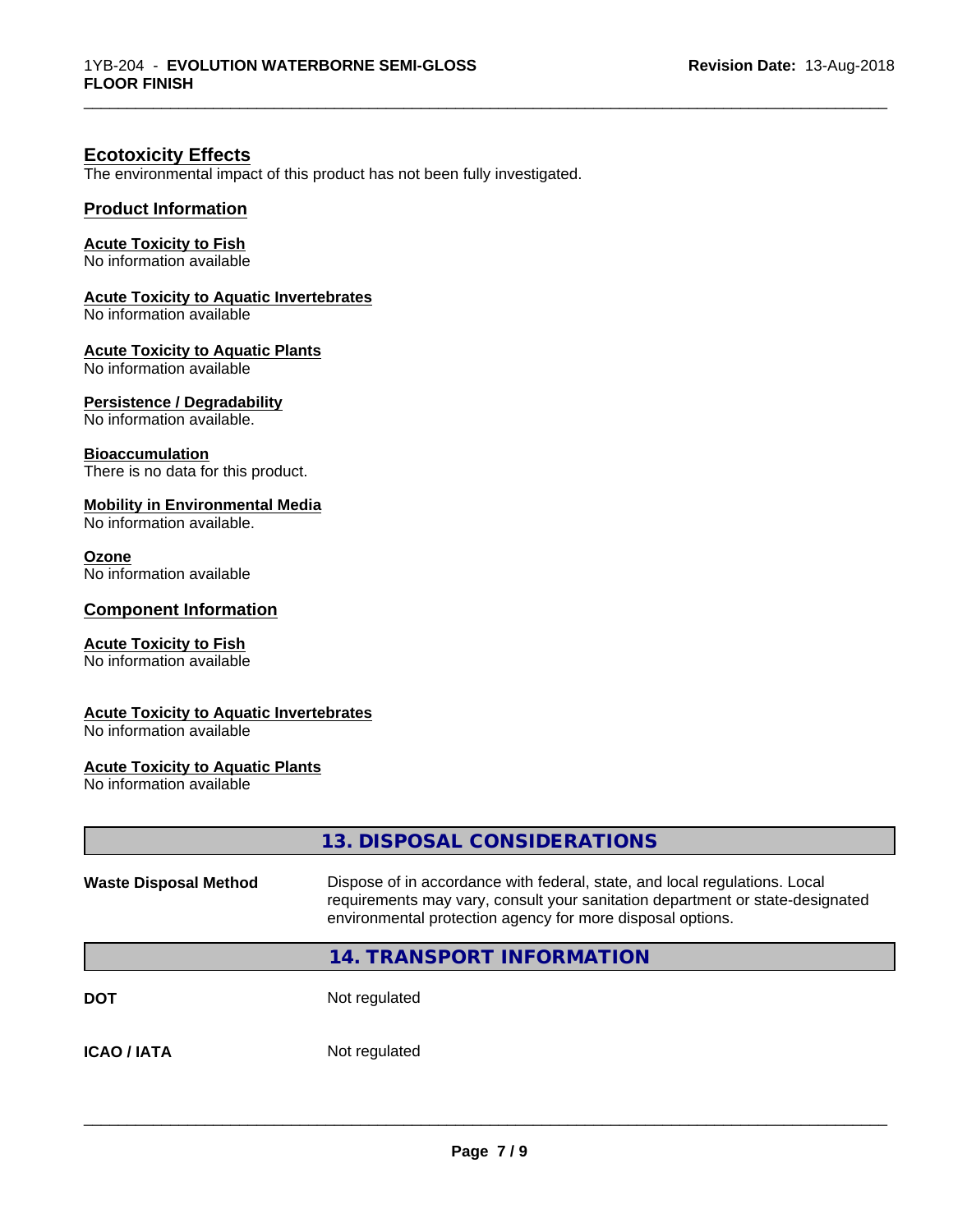**IMDG / IMO** Not regulated

#### **15. REGULATORY INFORMATION**

\_\_\_\_\_\_\_\_\_\_\_\_\_\_\_\_\_\_\_\_\_\_\_\_\_\_\_\_\_\_\_\_\_\_\_\_\_\_\_\_\_\_\_\_\_\_\_\_\_\_\_\_\_\_\_\_\_\_\_\_\_\_\_\_\_\_\_\_\_\_\_\_\_\_\_\_\_\_\_\_\_\_\_\_\_\_\_\_\_\_\_\_\_

## **International Inventories**

| <b>TSCA: United States</b> | Yes - All components are listed or exempt. |
|----------------------------|--------------------------------------------|
| <b>DSL: Canada</b>         | Yes - All components are listed or exempt. |

## **Federal Regulations**

#### **SARA 311/312 hazardous categorization**

| Acute health hazard               | Yes |
|-----------------------------------|-----|
| Chronic Health Hazard             | Nο  |
| Fire hazard                       | No  |
| Sudden release of pressure hazard | Nο  |
| Reactive Hazard                   | N٥  |

#### **SARA 313**

Section 313 of Title III of the Superfund Amendments and Reauthorization Act of 1986 (SARA). This product contains a chemical or chemicals which are subject to the reporting requirements of the Act and Title 40 of the Code of Federal Regulations, Part 372:

| Chemical name                       | <b>CAS No.</b> | Weight-% | <b>CERCLA/SARA 313</b>     |
|-------------------------------------|----------------|----------|----------------------------|
|                                     |                |          | (de minimis concentration) |
| 1-Methyl-2-pyrrolidinone            | 872-50-4       | 10       |                            |
| Dipropylene glycol monomethyl ether | 34590-94-8     |          |                            |
| Triethvlamine                       | 121-44-8       |          | 1.0                        |

#### **Clean Air Act,Section 112 Hazardous Air Pollutants (HAPs) (see 40 CFR 61)**

This product contains the following HAPs:

| <b>Chemical name</b> | CAS No.  | Weight-% | <b>Hazardous Air Pollutant</b> |
|----------------------|----------|----------|--------------------------------|
|                      |          |          | (HAP)                          |
| <b>Triethylamine</b> | 121-44-8 |          | Listed                         |

#### **US State Regulations**

#### **California Proposition 65**

**AVIMARNING:** Cancer and Reproductive Harm– www.P65warnings.ca.gov

#### **State Right-to-Know**

| <b>Chemical name</b>                | <b>Massachusetts</b> | <b>New Jersey</b> | Pennsylvania |
|-------------------------------------|----------------------|-------------------|--------------|
| 1-Methyl-2-pyrrolidinone            |                      |                   |              |
| Dipropylene glycol monomethyl ether |                      |                   |              |
| <sup>r</sup> iethvlamine            |                      |                   |              |